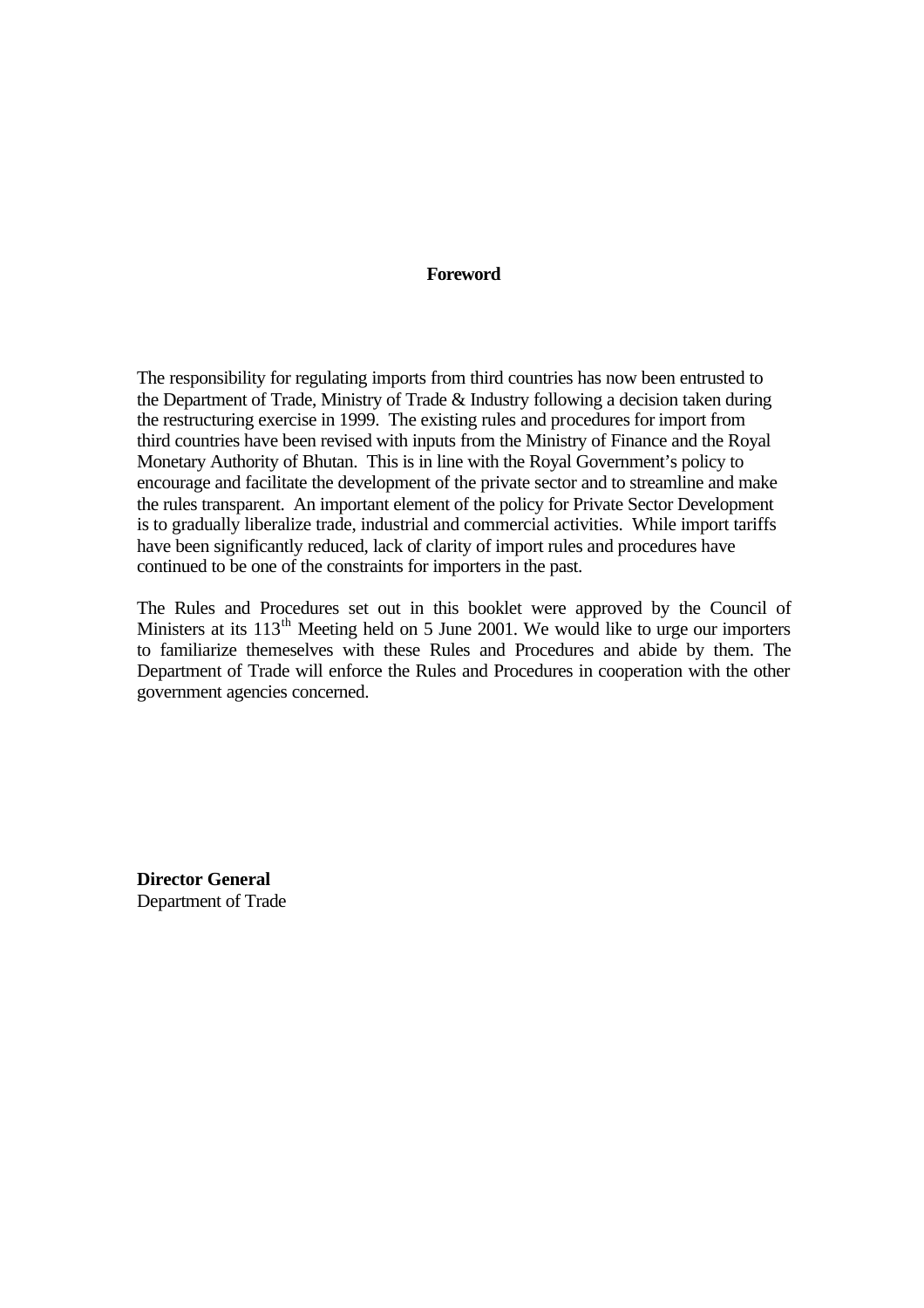# **RULES AND PROCEDURES FOR IMPORTS FROM THIRD COUNTRIES**

**Whereas** by order of the Royal Government the responsibility for regulating imports from third countries has been entrusted to the Ministry of Trade and Industry; and

**Whereas** it is necessary to frame Rules and Procedures to regulate such imports;

**Now Therefore**, the Ministry of Trade and Industry hereby adopt the following Rules and Procedures for Imports from Third Countries approved by the Royal Government.

#### **Definitions:**

In these Rules and Procedures, unless otherwise requires:

- a) "Ad valorem duty" means duty calculated as a percent on the value;
- b) "Baggage" means personal belongings of a passenger either carried in hand or checked with a carrier and excludes motor vehicles and goods for commercial purpose;
- c) "Bank" means a bank authorized by the RMA to deal in foreign exchange;
- d) "DRC" means the Department of Revenue and Customs and its branches;
- e) "Department" means the Department of Trade, Ministry of Trade & Industry;
- f) "Foreign exchange" means an amount payable or receivable in any foreign currency other than the Indian Rupee;
- g) "Goods" means movable property and include aircraft, vehicle, baggage, currency notes and negotiable instruments;
- h) "Import license" means a document permitting the import of goods issued by the Ministry of Trade and Industry under these Rules and Procedures;
- i) "Plant, machinery and equipment" means such machinery or equipment peculiar to and directly related to an industry;
- j) "RMA" means the Royal Monetary Authority of Bhutan;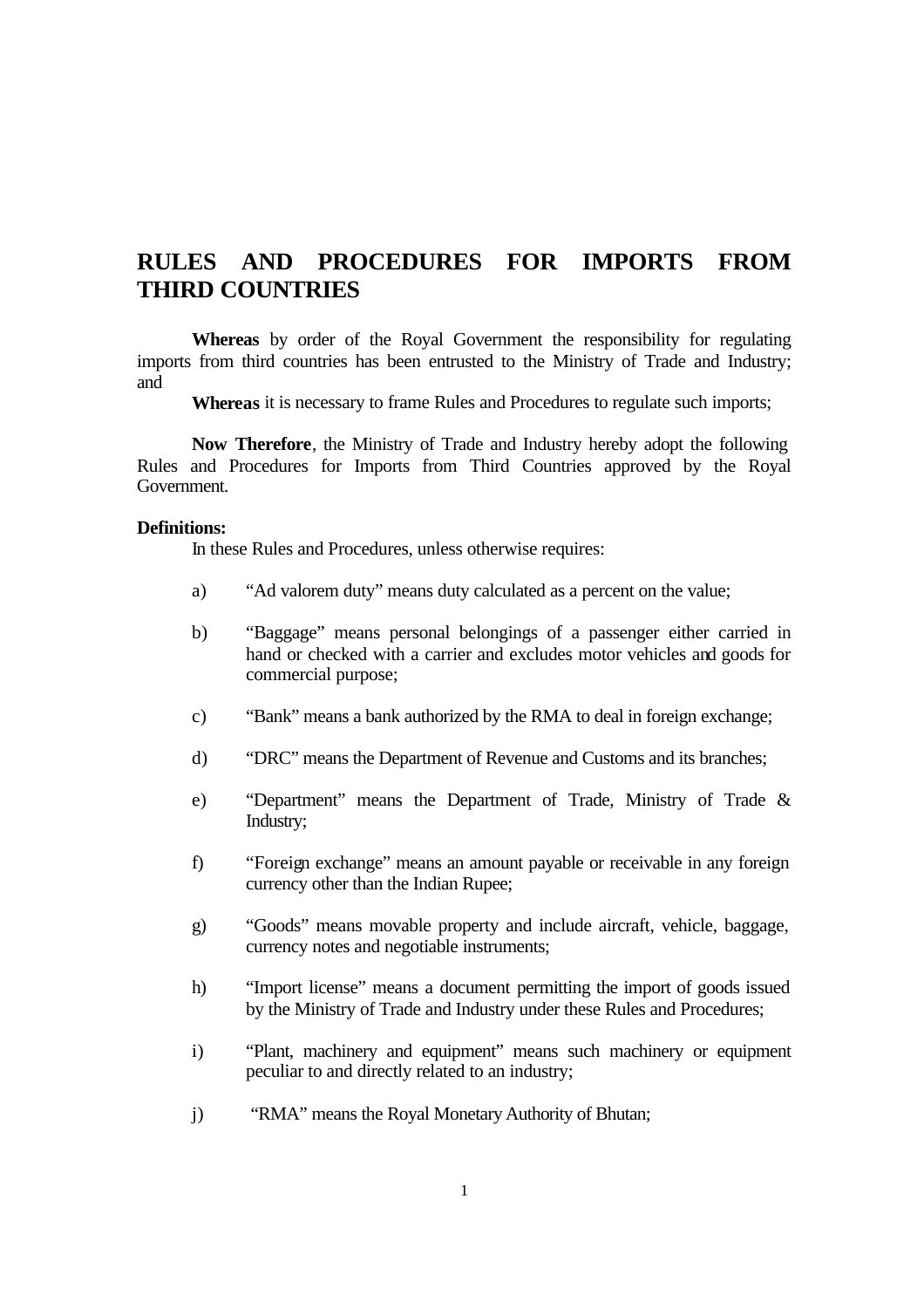- k) "Third country" means any foreign country other than India;
- l) "Valuation" means the process of determining monetary value of the goods for the purpose of assessing tax or duty; and
- m) "UCPDC" means Uniform Customs Practice for Documentary Credit.

# **SECTION A**

# **1. General Rules**

- (i) Import of goods from third countries shall be regulated by the Department of Trade, Ministry of Trade and Industry;
- (ii) Import of goods from third countries, other than those brought as baggage by travelers, shall require Import Licenses issued by the Department;
- (iii) Sale of foreign exchange by banks towards payment for import of goods into Bhutan shall be made only against valid Import Licenses in accordance with Clause 11 of the Foreign Exchange Regulations of Bhutan 1997 and such other rules and regulations that may be prescribed by the Royal Monetary Authority from time to time:
- (iv) Any person who obtains an Import License and draws foreign exchange against the license for import of any goods into Bhutan, but does not bring such goods, or brings goods of a value, kind, quality or quantity different from that specified in the Import License shall be liable to a fine of twice the amount of the foreign exchange drawn and confiscation of such goods imported by him; and
- (v) All goods imported from third countries shall be declared at the customs point of entry into Bhutan.

# **2. Negative Goods**

The import into Bhutan of goods of the following nature shall be prohibited:

- a) Narcotics and psychotropic drugs and substances;
- b) Pornography and pornographic materials;
- c) Second hand or used vehicles other than those imported by privileged personnel of Diplomatic Missions and International Organizations under conditions specified under the Customs Act and such other categories of persons as may be specified by the Royal Government from time to time.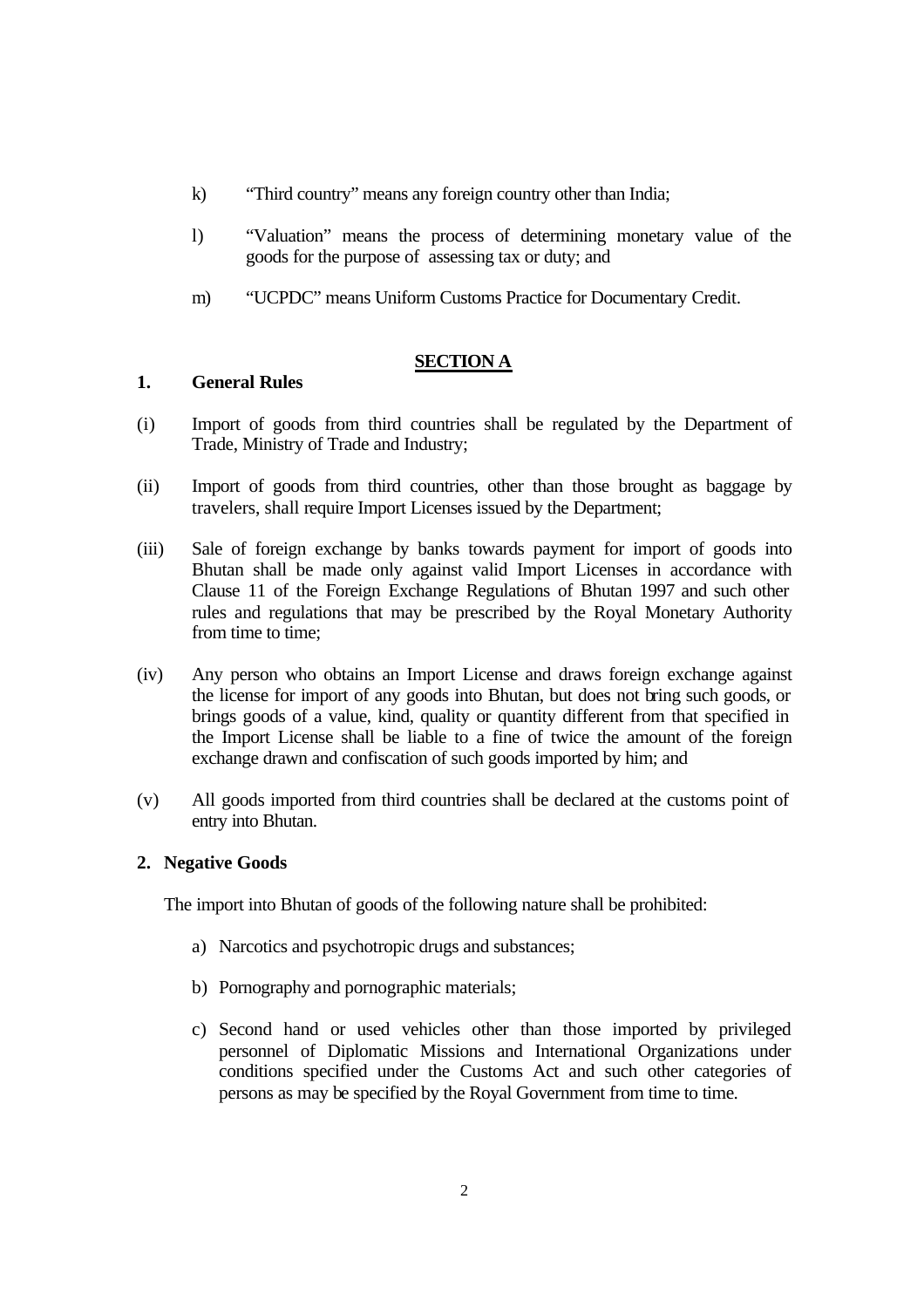d) Any other goods specifically prohibited by law or regulation, or international conventions and treaties to which Bhutan is a signatory.

# **3. Restricted Goods**

The import of the following categories of goods is restricted and application for license to import restricted goods shall be accompanied by a special permission (in original) issued by the concerned agency listed against the categories of goods.

a) Live animals and their products or by products – Ministry of Agriculture

| b) Plants and plant materials                                                               | $-do-$                                                                                 |
|---------------------------------------------------------------------------------------------|----------------------------------------------------------------------------------------|
| c) Arms and ammunition                                                                      | - Royal Bhutan Army                                                                    |
| d) Explosives and explosive devices                                                         | - Ministry of Home Affairs                                                             |
| e) Drugs and pharmaceutical products                                                        | -Ministry of Health $&$<br>Education/Ministry of                                       |
| f) Chemicals and fertilizers                                                                | Agriculture.<br>-Ministry of agriculture.                                              |
| Industrial and toxic<br>and residues<br>g)<br>waste                                         | -National Environment<br>Commission (NEC)/<br>Ministry of Trade and<br>Industry (MTI). |
| h) Gold and silver in excess of free allowance                                              | - Royal Monetary Authority<br>of Bhutan                                                |
| Wireless and remote sensing telecommunication<br>$\mathbf{i}$<br>and broadcasting equipment | -Bhutan Telecommunications<br>Authority                                                |
| j) Used machinery, equipment and parts thereof                                              | $-MTI$                                                                                 |
| k) Scraps                                                                                   | $-$ NEC                                                                                |
| 1) Plastic packing materials                                                                | $-MTI$                                                                                 |
| m) Goods for which there is no market within<br>the country                                 | $-MTI$                                                                                 |
| n) Any other goods which are restricted by any                                              | $-MTI$                                                                                 |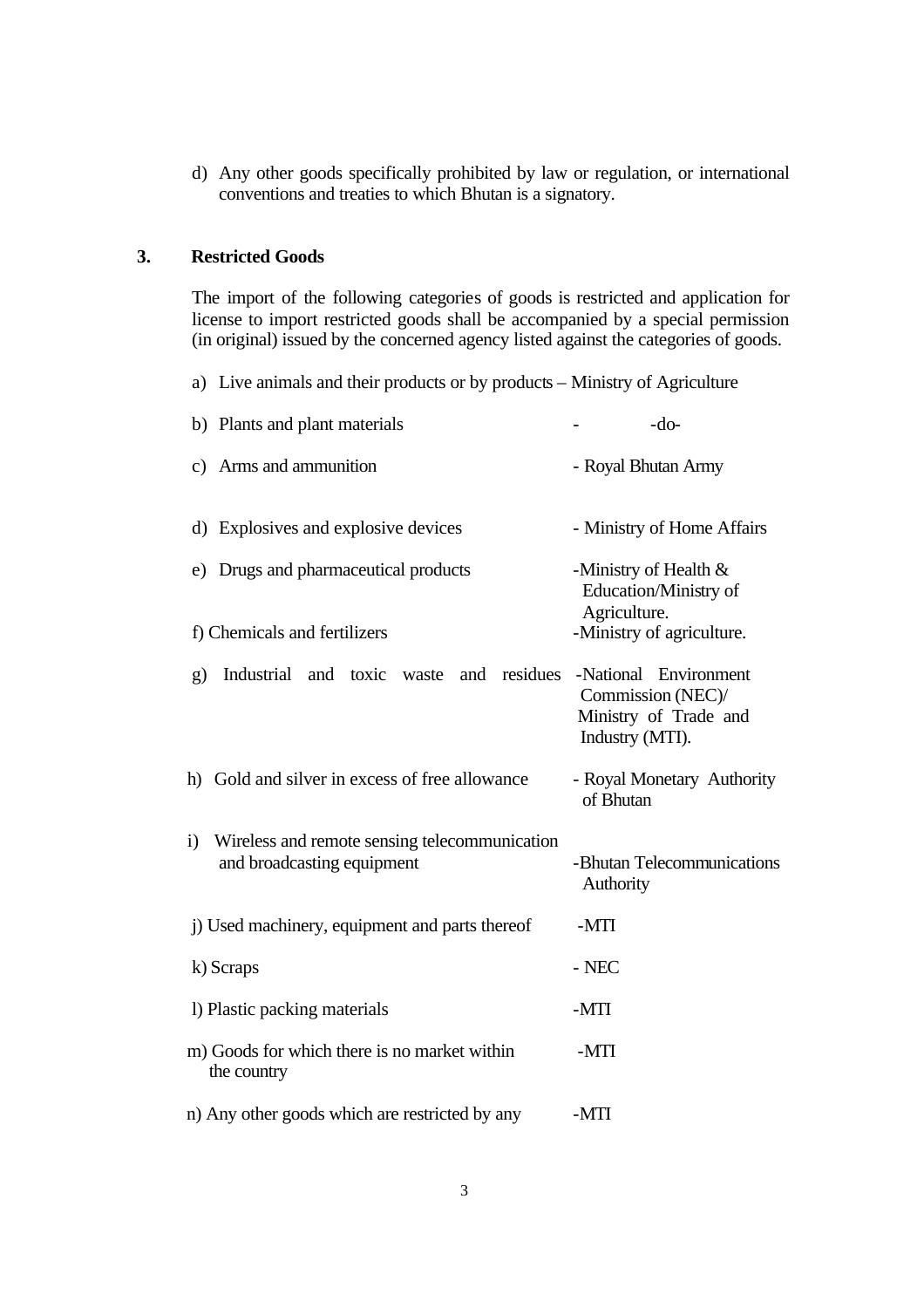other laws and regulations in force

## **4. Imports by Manufacturing Industry and Assembly Units**

- (i) **Plant, machinery and capital equipment:** The import of plant, machinery and other capital equipment shall be subject to the following conditions:
	- (a) The importer must be a licensed manufacturing unit or service sector unit;
	- (b) The plant, machinery or equipment must be for the importer's own use and not for re-export to any other country; and
	- (c) The import of the plant, machinery and equipment must result in clear advantages in terms of price or technology.
- (ii) *Raw materials and components* **:** The import of raw materials, whether in primary or semi-processed form, and assembly components shall be subject to the following conditions:
	- (a) The importer must be a licensed manufacturing unit or assembly unit;
	- (b) The raw materials or assembly components must be for the importer's own use and not for re-export to any other country or sale in the country.
	- (c) The import of the raw material or assembly components must be justifiable in terms of availability, price, or quality or availability in local market.
	- (d) The final product must have a value addition of a minimum of 40 percent and the value shall be calculated as per the formula given in Annex-I. The Value addition would be reviewed in line with the SAARC Preferential Trading Arrangement (SAPTA).

#### **5. Commercial import for trading**

Only registered Import Houses shall be granted Import Licenses to import goods from third countries for trading purposes. The rules in respect of Import Houses shall be as follows:

- (i) **Registration:** Any person intending to import goods from third countries for trading purposes shall apply to the Department for registration as an Importer.
- (ii) **Eligibility Criteria:** Registration of Import House shall be based on the following criteria: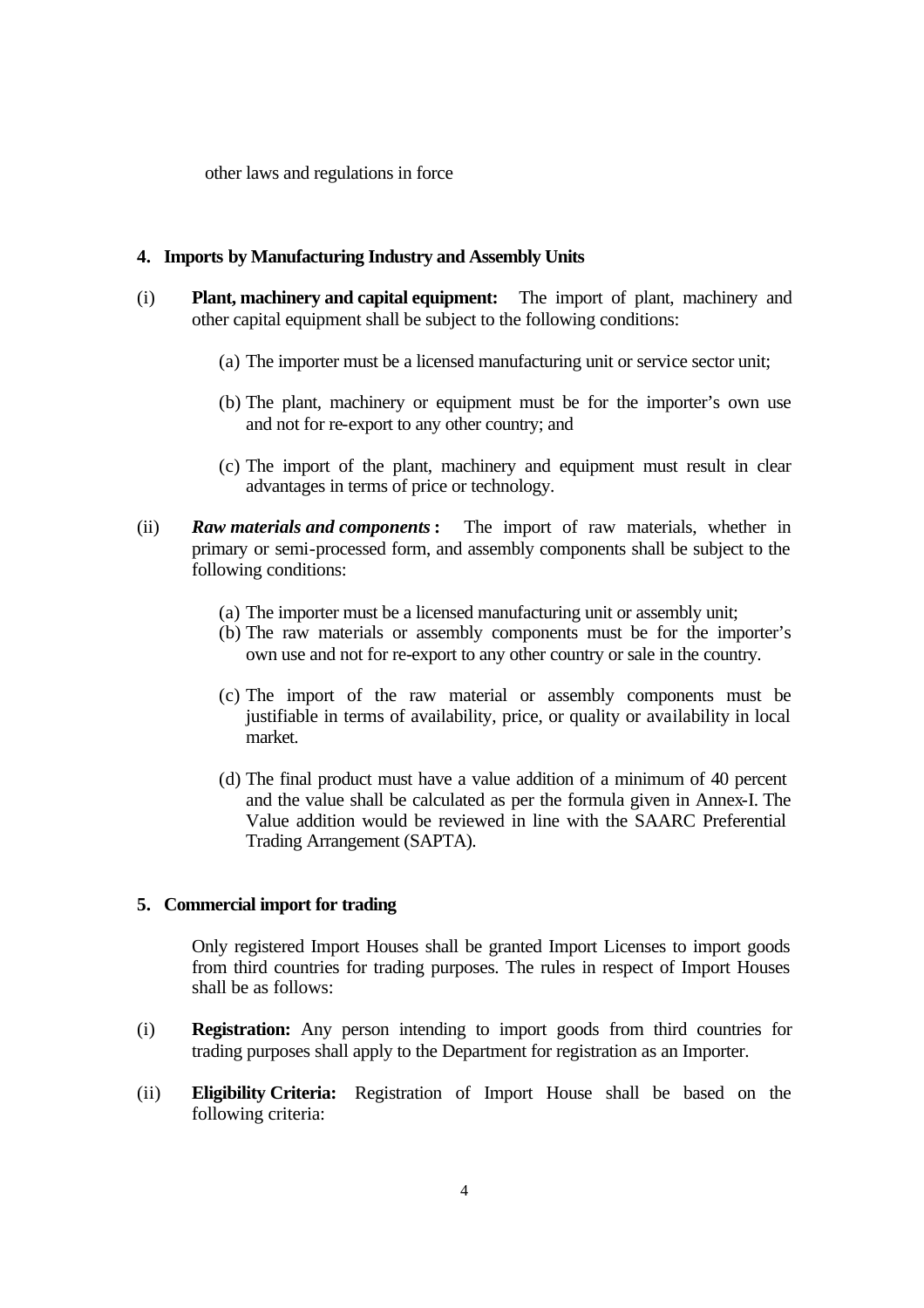- a) The applicant must be a Bhutanese national, or a company registered in Bhutan;
- b) The applicant must have a valid Trade License issued by the Ministry of Trade and Industry, and a Business Identification Code issued by the Department of Revenue & Customs; and
- c) The application must be accompanied by a tax clearance certificate indicating no dues for any taxes including income tax, sales tax, customs duties, penalties, etc.
- (iii) **Type of goods that may be imported**: An Import House shall be permitted to import only the goods in respect of which it has registered as an Import House.
- (iv) **Terms and conditions of import**: Import Houses shall be allowed to import goods from third countries on the condition that the goods shall be brought into Bhutan and sold/used only within the territory of Bhutan. An Import House found in violation of this condition and any other regulations shall have its registration revoked.

## **6. Individual Import**

No import license shall be issued for imports made by any other individuals except for those individuals eligible under these rules and returning on transfer or shifting of residence. Such cases shall be governed by the Customs rules and regulations.

#### **7. Government Import**

- a) Imports by the Royal Government, its departments and agencies, and imports by projects arranged by the Royal Government under foreign loans and grants are eligible for automatic issue of import licenses. However, application for such imports shall be routed through the Department of Budget & Accounts, Ministry of Finance. Such applications shall be accompanied by Form attached at Appendix I.
- b) Import by the Government agencies directly or through import houses shall be permitted in accordance with the specifications and guidelines of the Ministry of Finance from time to time.

#### **8. Imports by Diplomatic Missions, International agencies and their privileged staff**

Imports by the Diplomatic Missions, International agencies and their privileged staff shall be governed by the Customs Rules and Regulations.

## **9. Import of goods on behalf of an exempt organization**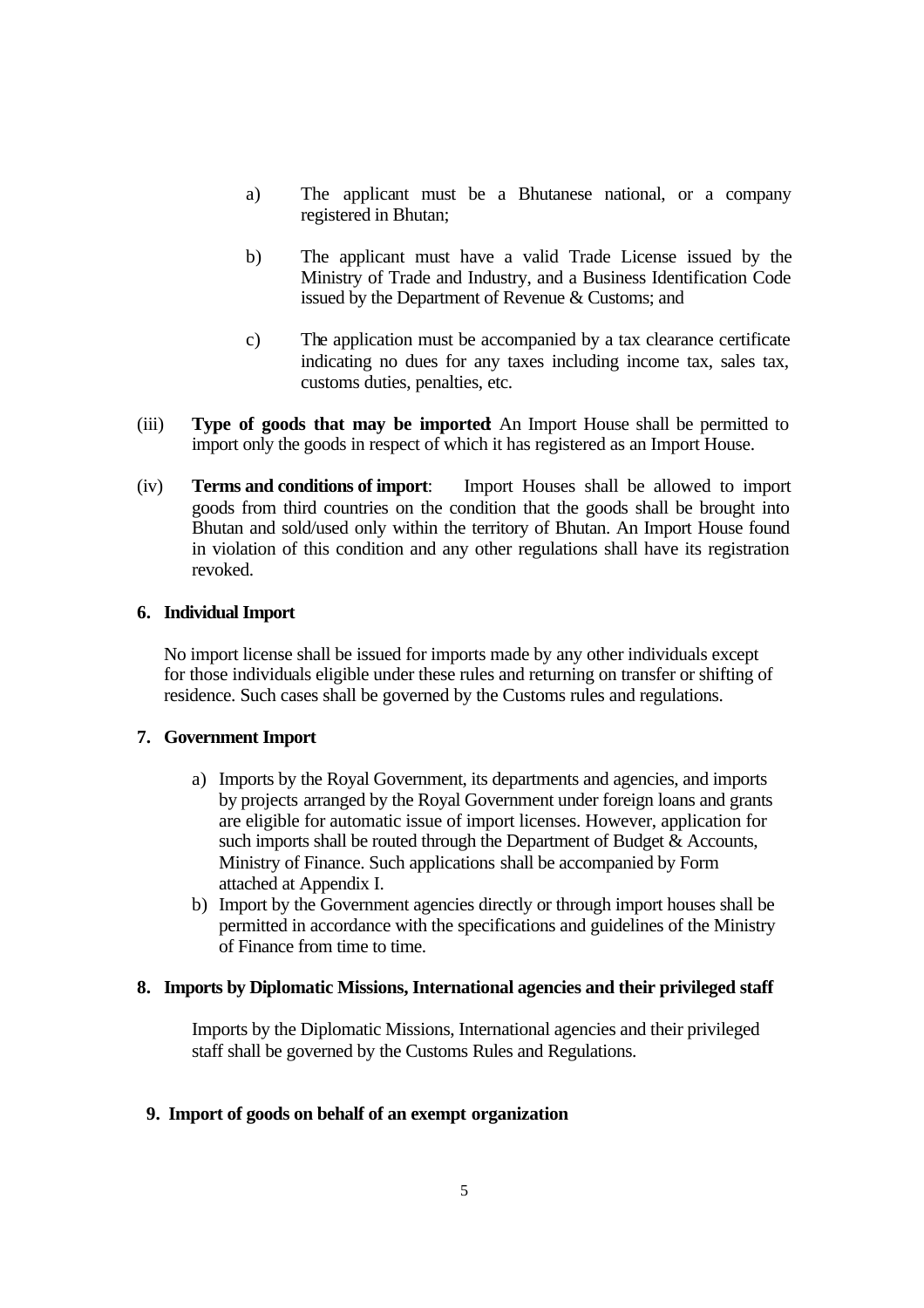In case of imports by the Import Houses on behalf of duty exempt organization, Import License will be issued in the name of the import houses. For such imports, the importer shall be required to pay the duties and taxes at the time of clearance of goods which shall be refunded later by the Department of Revenue Customs to the exempt organization. Import Duty Exemption Certificate where applicable shall be issued by the Ministry of Finance.

#### **10. Valuation**

Valuation of imported goods shall be based on the cost, insurance and freight (c.i.f. entry point in Bhutan) and Customs duty levied on ad valorem basis.

#### **SECTION B**

#### **11. Import License**

- (i) **Application**: Applications for Import Licenses must be submitted to the Department in the prescribed form *(*Annex II*)*, along with a copy of the supplier's pro-forma invoice or any other documentary evidence, such as correspondence with the supplier indicating the cost of the goods. In case the goods to be imported are on the list of restricted items, the original copy of the permit issued by the relevant agency must be attached with the application.
- (ii) **Separate License required for each consignment***:* A separate Import License is required for each consignment of goods to be imported. However, a consignment authorized under one license may be imported into Bhutan in separate batches within the validity period of the license.
- (iii) **Import Licenses to be issued for c.i.f. value**: Import Licenses shall be issued for the c.i.f. value of the goods to be imported in the prescribed form as given in Annex III. Therefore, the amount shown on the Import License cannot be used to the full amount in cover of f.o.b. value of the goods leaving insurance, freight and commission to be paid in addition to the amount specified in the Import License.
- (iv) **Copies of import license**: Import Licenses shall be issued in the requisite number of copies depending on the customs point of entry into Bhutan as shown in the Annex IV to these Rules and Procedures.
- (v) **Validity period** *:* The validity of Import Licenses shall normally be 12 months in the case of goods of a capital nature, such as plant, machinery and raw materials, and three months in case of other goods. Where an importer is unable to import the goods within the validity period, the importer's copy of the Import License must be surrendered to the Department. If an extension of the validity period is required, an application must be submitted to the Department giving the reasons for the delay in importing the goods. The Department shall grant such extension if it is satisfied about the bona fides of the circumstances leading to the delay in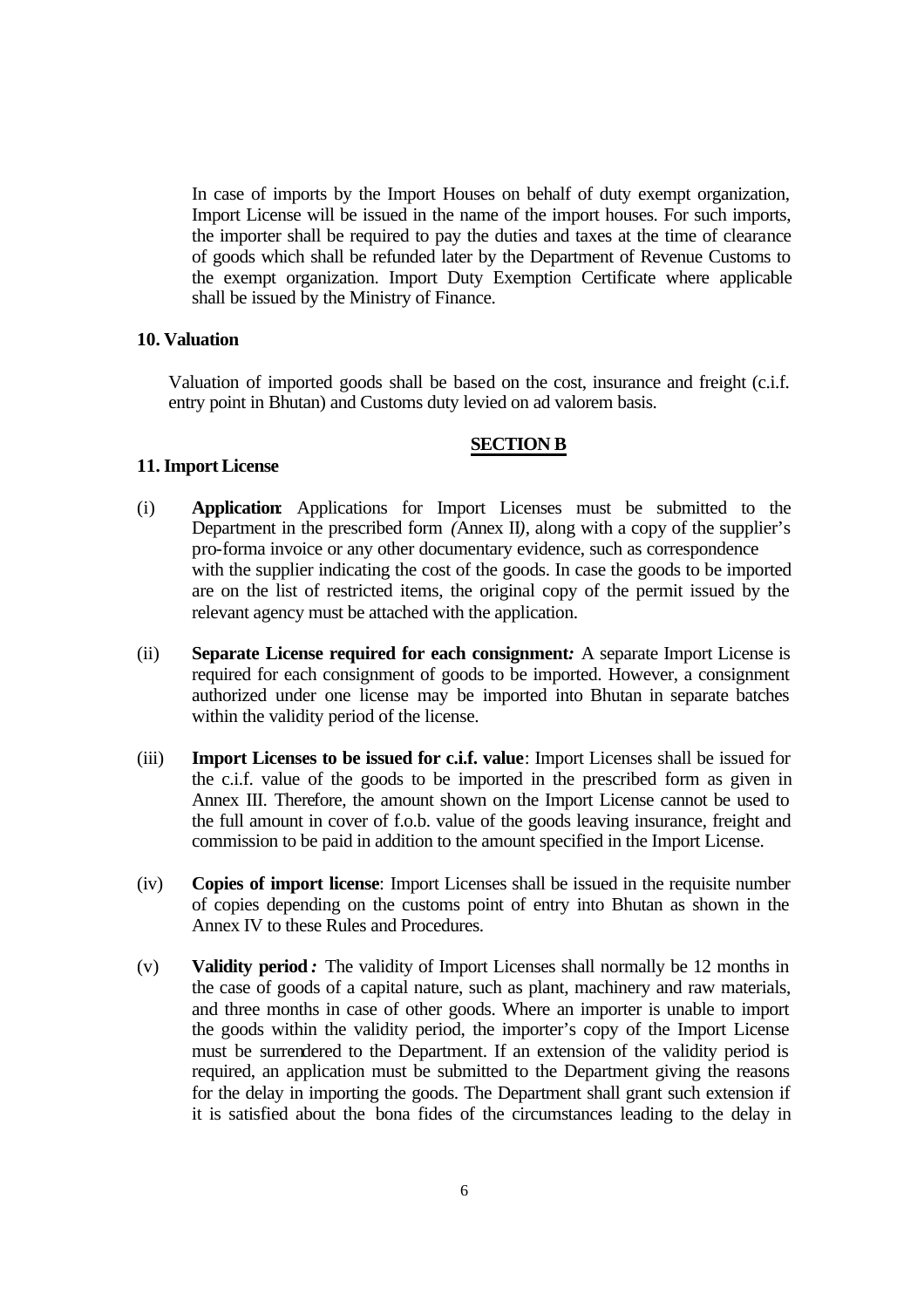importing the goods. The validity of the import license shall not be extended more than once.

# **SECTION C**

## 12. **Import Payments**

- (i) **Application for making payments**: Banks have been permitted to make payments towards imports authorized by valid Import Licenses without further reference to the RMA. Therefore, applications for making payments towards imports from third countries must be submitted to a bank in the prescribed form *(*Appendix II) along with the following:
	- (a) **Exchange Control Copy of Import License** Every Import License which involves payment in foreign exchange shall invariably have one copy marked "Exchange Control Copy". The importer's application to a bank for making payment towards the imports must be accompanied by this copy of the Import License.
	- (b) **Supplier's Invoice** Banks will open letters of credit or make remittances on behalf of importers against the Supplier's Invoice or other documentary evidence showing the c.i.f. value of the goods, but only up to the amount specified in the Import License. As such, a copy of the supplier's invoice or other documentary evidence showing the c.i.f. value of the goods must be attached with the application.
- (ii) **Method of Payment** : Payments towards imports shall normally be made by letters of credit in accordance with normal banking procedures and UCPDC provisions. However, payment by other means, such as electronic funds transfer will be permitted subject to the following conditions:
	- a) The importer furnishes documentary evidence such as his contract with the supplier showing the terms of payment;
	- b) The remittance is made direct to the supplier; and
	- c) Under no circumstances payment shall be released in cash or travelers cheques to the importer.
- (iii) **Advance remittances***:* Advance payments towards goods to be imported into Bhutan will be subject to the following conditions:
	- (a) The importer must furnish documentary evidence of the cost of the goods and the terms of payment. A copy of the importer's contract with the supplier, or any other evidence of the terms of payment must be submitted.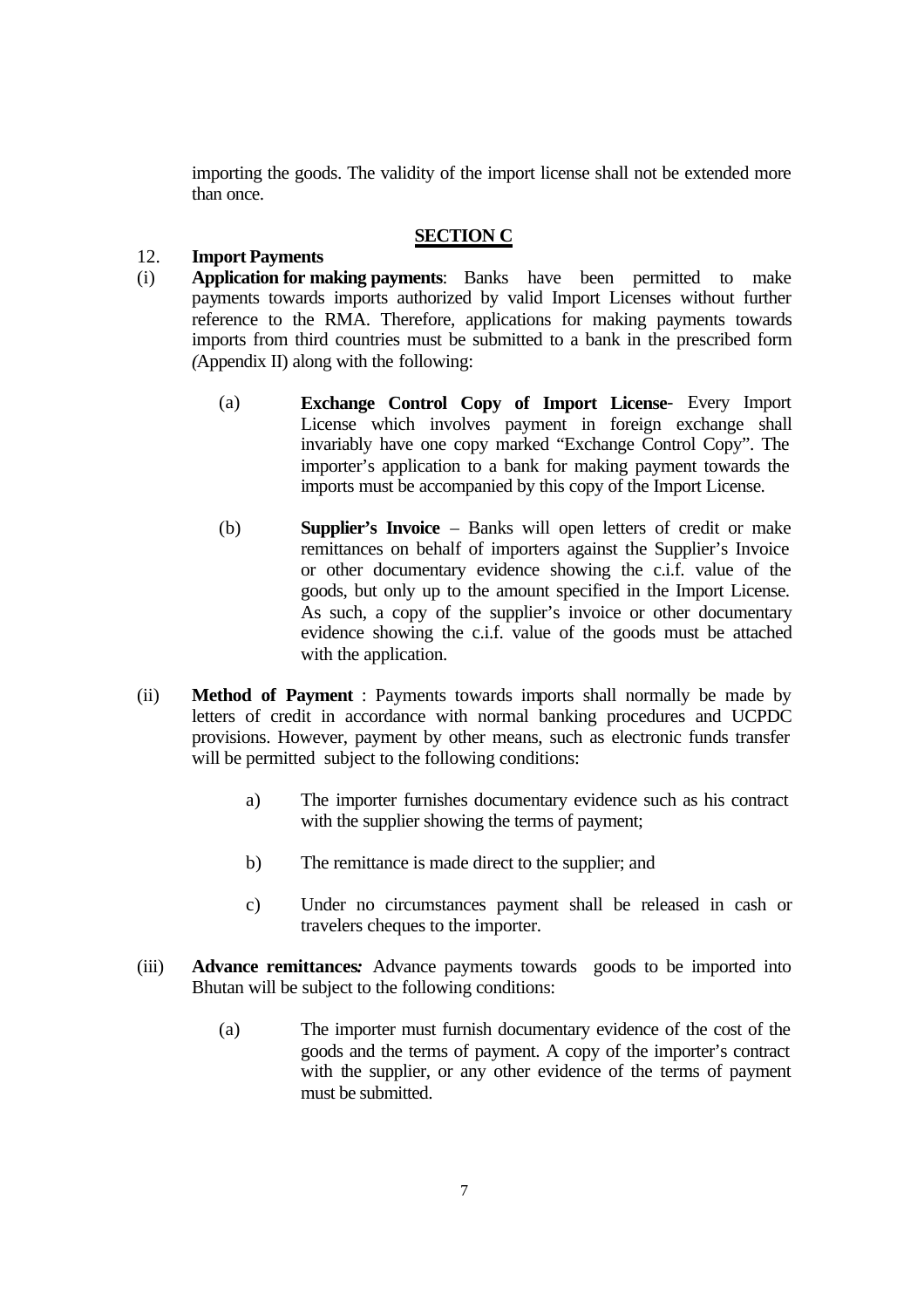- (b) Remittance is made direct to the suppliers; and
- (c) If the amount of advance remittance exceeds US\$ 10,000, a guarantee from a reputed international bank must be obtained.
- (iv) **Surrender of Exchange Control copy of Import License***:* The Exchange Control copy of the Import License submitted by importers for opening letters of credit or making remittances shall be retained by the authorized bank and forwarded to the RMA after it has been fully utilized.
- (v) **Evidence of Import:** It is obligatory on the part of importers to submit to the bank through whom the remittance was made, a copy of the Import Declaration Form endorsed by the Customs authorities as evidence that the goods for which payment was made have actually been imported into Bhutan. Banks will forward to the RMA on a quarterly basis, the list of importers who have defaulted in submission of Import Declaration Form within the stipulated period, and the banks will not entertain any further requests for opening letters of credit or making remittances in respect of such importers.
- (vi) **Attestation of Invoices by banks** *:* It shall be obligatory on the part of importers to submit to Customs authorities at the time of clearance of goods, a copy of the invoice attested by the bank through whom the payment was made, as evidence of the value of the goods declared on the Import Declaration Form. In order to comply with this requirement, on request by the importer, the paying bank will provide him a duly attested copy of the invoice.

# **SECTION D**

# **13. Customs Clearance**

- (i) **Documentation** *:* The importer or his authorized agent shall, prior to the arrival of the imported goods, submit the following documents to the Revenue and Customs Office in the country or the Bhutanese Revenue and Customs Liaison and Transit Office in Calcutta, India, and any loss suffered by the importer because of delay in clearance of goods caused by failure to submit the documents in time shall be entirely at the risk of the importer.
	- (a) Customs copy of Import License
	- (b) Bill of Lading/Airway Bill/Shipping Bill duly endorsed by the importer and the concerned bank;
	- (c) Invoice attested by the bank through whom payment has been made;
	- (d) Packing List;